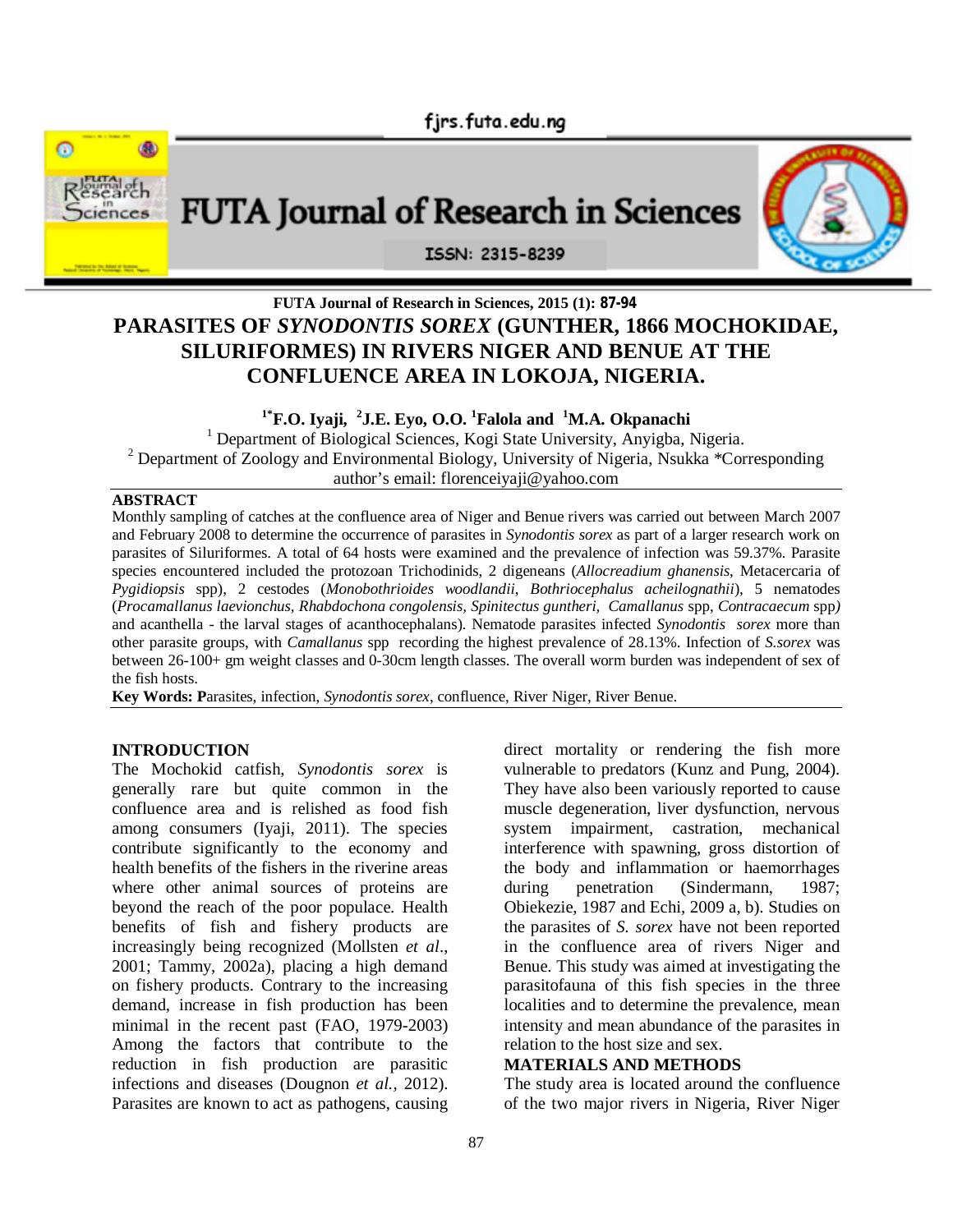and River Benue between latitude 7º 45Nlatitude 8º 12N and longitude 6º 39Elongitude7º 00E (Fig. 1). There are extensive flood plains with numerous perennial ponds and marshes on both banks of the rivers before and within the confluence. The vegetation along the rivers comprises mainly of wooded savannah grassland with shrubs and trees. The climate of the area consists of two seasons, the dry season and wet season. The wet season begins towards the end of March and ends towards the end of October or early November while the dry season begins in November and lasts until late March. Fish were sampled from fishers using a variety of fishing gears (set nets, cast nets, hooks, gill nets, etc) at the 3 localities for 12 months.

Locality 1: Ohono village, along Lokoja - Koton Karfe road, (Niger River).

Locality 2: Mozum village, located on the eastern bank, (Benue River).

Locality 3: Ganaja village, below the confluence of the two rivers, (confluence)

Fish were sampled from each locality for a period of 12 months, and examined for parasites. The fish species were indentified according to Reed (1967) and Olaosebikan and Raji (1998).

Examination of fish for parasites followed methods of Arthur and Albert (1994) and Marcogliese (2002). Treatment, fixation and preservation of parasites were adapted from Ash and Orihel (1987). The helminth parasites were identified based on Yamaguti (1959; 1971); FAO (1996) and Moravec (1998) while the Trichodinids were identified, using the work of Klinger and Floyd (2002). Infection statistics of Bush *et al*. (1997) was used for the determination of prevalence, mean intensity and mean abundance. The correlation between host factors such as weight, standard length and parasite infection were done using SPSS version 15.



**Figure 1. Map showing location of study area.**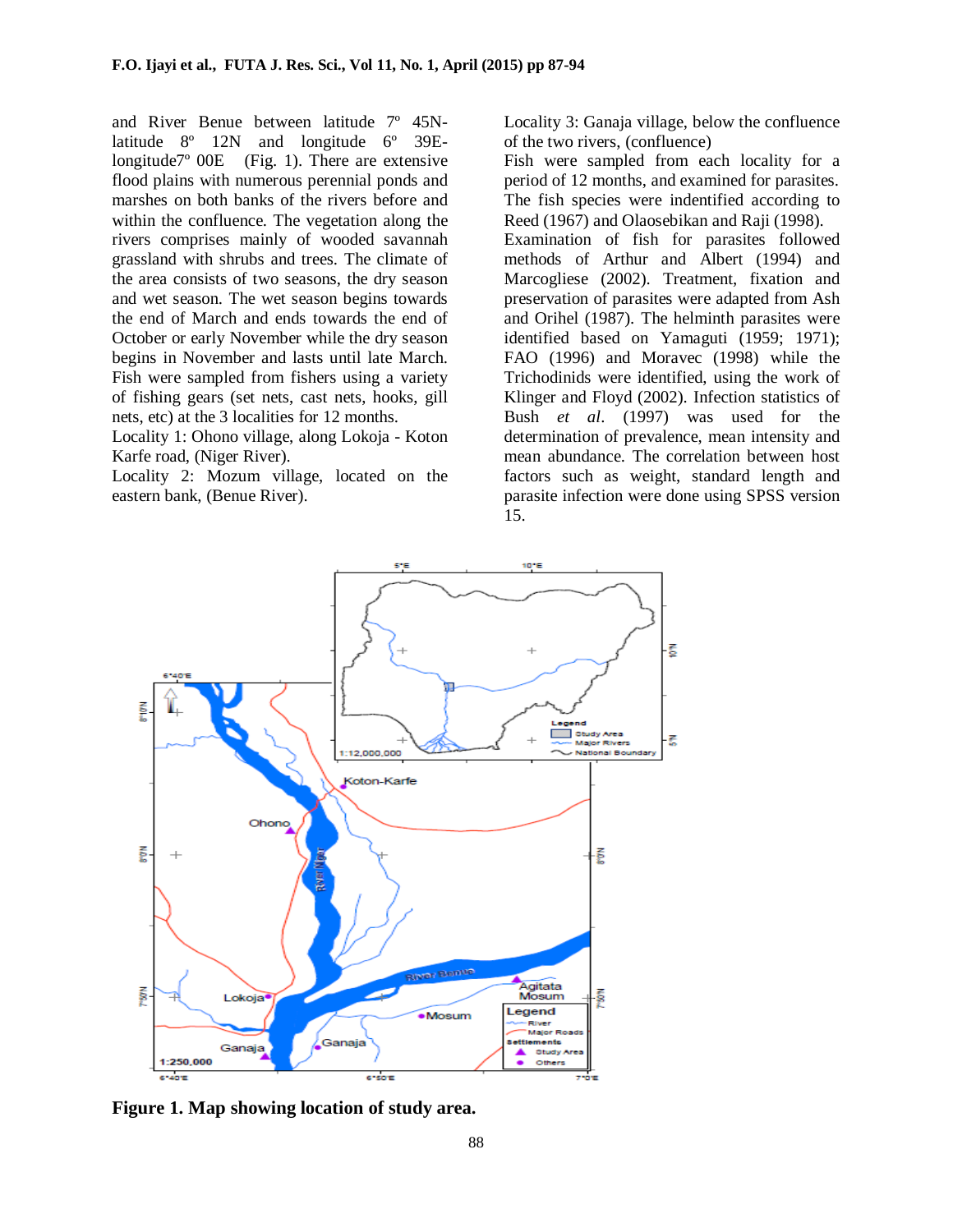### **RESULTS**

Of the sixty four (64) *S. sorex* examined for parasites, 38 (59.37%) fish hosts were infected while 26 (40.62%) were uninfected with 433 parasites recovered. In River Niger (Locality 1), 31 hosts were examined, 22 (70.96%) hosts were infected and 200 parasites recovered. In River Benue (Locality 2), of the 23 hosts examined, 13 (56.52%) hosts were infected and 165 parasites recovered while at the confluence (Locality 3), 10 hosts were examined, 5 (50.0%) were infected with a total of 68 parasites recovered. Parasite species encountered were: The protozoan Trichodinids, the digenean trematodes, *Allocreadium ghanensis* and Metacercariae of *Pygidiopsis* spp, the cestodes*, Monobothrioides woodlandii* and *Bothriocephalus acheilognathii,* the nematodes, *Procamallanus laevionchus, Rhabdochona congolensis, Spinitectus guntheri, Camllanus*  spp, *Contracaecum* spp and acanthella, (larval stages of acanthocephalans). All helminths were recovered from the intestines while the Trichodinids were found in the gills of fish hosts. Nematode parasites infected more fish hosts than other parasite groups*. Camallanus* spp recorded the highest infection with 18 fish hosts and a prevalence of 28.13%. Infection of other nematode species were as follows; *Rhabdochona congolensis* and *Procamallanus laevionchus* infected 13 and 12 hosts with prevalence of 20.31% and 18.75% respectively. The rest nematode parasites infected between 3 and 4 hosts with low prevalence. The cestodes, *Monobothrioides woodlandii* and

*Bothriocephalus acheilognathii* had low infection rates in *S. sorex* in this study. The Trichodinids and the metacercariae of *Pygidiopsis* spp. infected 12 and 7 fish hosts with prevalence of 18.75% and 10.94% respectively (Table 1). Although some of the parasites were found across the three localities, Locality 1(River Niger) had the highest number of parasites and infection rates (Table 2). Parasite infection by body weight of *S. sorex*  showed infection in all weight classes except 0- 20 weight category. The nematode*, Camallanus* spp had the highest prevalence of 40% and 33.3% in  $76 - 100$  and  $100+$  gm weight classes respectively*. Procamallanus laevionchus* and *Rhabdochona congolensis* infected fish hosts between 26-100+ gm weight classes but with highest prevalence of 24% in the 26- 50 gm weight class. The highest prevalence of 30.0% by Trichodinids was in  $76 - 100$  gm weight class. The cestodes, *Monobothrioides woodlandii* infected fish in 100+ gm weight class only with low prevalence of 6.7 % while *Bothriocephalus acheilognathii* was found in 51- 75 and 76 -100 gm weight classes with prevalence of 18.8% and 25% respectively. *Allocreadium ghanensis* and the larval stage of acanthocephalan were recorded in the 100+ gm weight class with low prevalence of 6.7% while metacercariae of *Pygidiopsis* spp were recorded between  $26 - 100$ + gm weight classes with the highest prevalence of 24% in 26- 50 gm weight class. No infection was recorded in 0- 20 gm weight class (Table 3).

| Parasite Groups | Parasite sp.                                                 | A  | в  | C              | D     | Е                 | F    |
|-----------------|--------------------------------------------------------------|----|----|----------------|-------|-------------------|------|
| Protozoan       | <b>Trichodinids</b>                                          | 64 | 12 | 152            | 18.75 | $12.67 \pm 12.35$ | 2.38 |
|                 | Allocreadium ghanensis<br>Metacercaria of <i>Pygidiopsis</i> | 64 | 1  | $\overline{2}$ | 1.56  | $2.0 \pm 0.01$    | 0.03 |
| Digeneans       | genata                                                       | 64 | 7  | 13             | 1094  | 186±069           | 0.20 |
|                 | Monobothrioides woodlandii                                   | 64 | 1  | 5              | 1.56  | $1.67 \pm 0.82$   | 0.08 |
| Cestodes        | <b>Bothriocephalus</b><br>acheilognathii                     | 64 | 5  | 9              | 7.81  | $5.0 + 0.01$      | 0.14 |
|                 | Procamallanus laevionchus                                    | 64 | 12 | 27             | 18.75 | $2.25 \pm 1.48$   | 0.42 |
|                 | Rhabdochona congolensis                                      | 64 | 13 | 57             | 20.31 | $438\pm2.79$      | 0.89 |
|                 | Spinitectus guntheri                                         | 64 | 4  | 32             | 6.25  | $8+4.69$          | 0.50 |
|                 | Camallanus spp                                               | 64 | 18 | 126            | 28.13 | $7 + 5.93$        | 1.97 |
| Nematodes       | Contracaecum spp                                             | 64 | 3  | 13             | 4.69  | $4.33 \pm 4.93$   | 0.20 |
| Acanthocephala  | Acanthella                                                   | 64 | 1  | 1              | 1.56  | $1.0 + 0.01$      | 0.02 |

**Table 1: Parasitic infection of** *S. sorex* **at the River Niger-Benue confluence**

**Key**: A=Host examined, B= Hosts infected, C= Parasites recovered, D= Percentage Prevalence, E =Mean intensity,F= Mean Abundance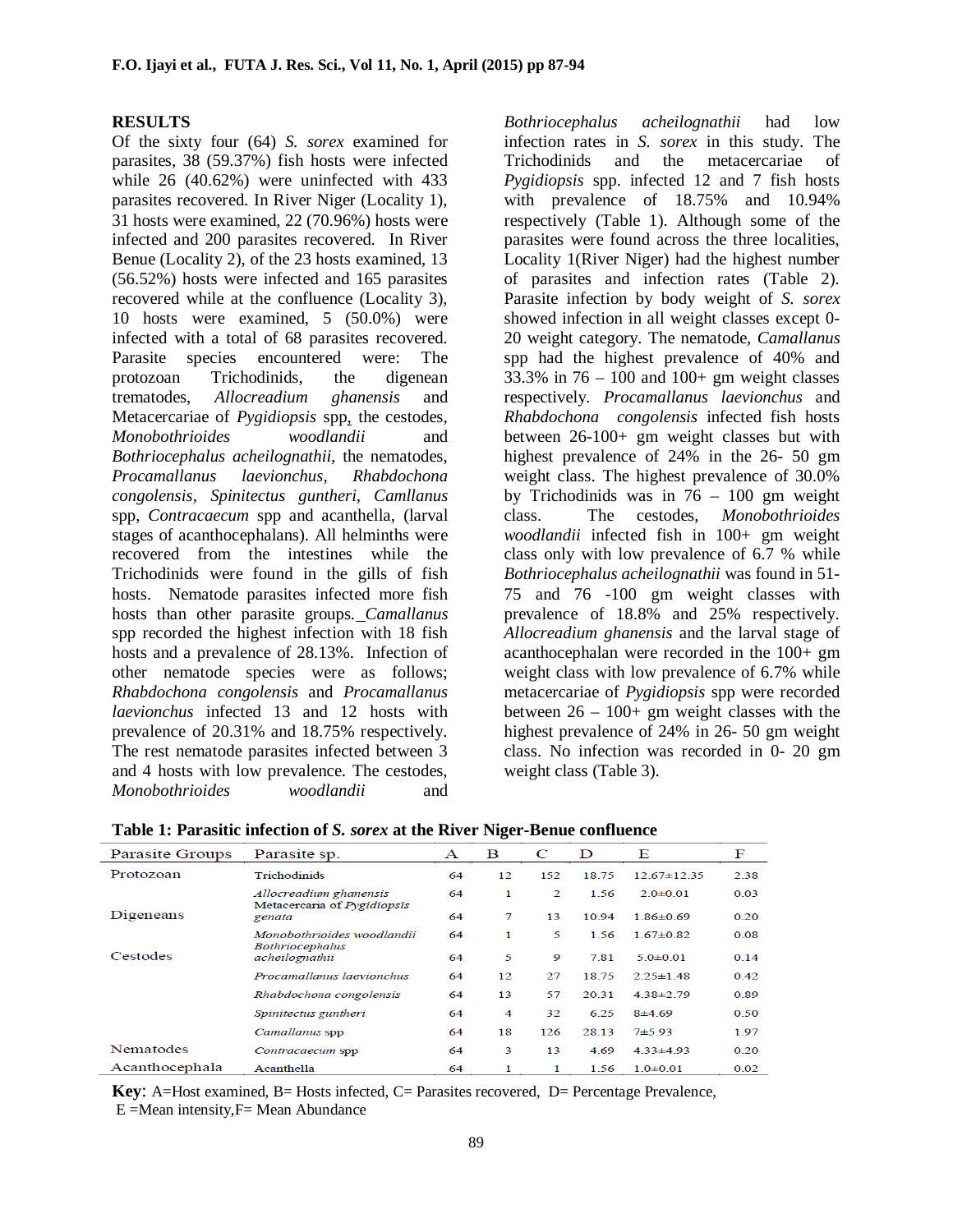|                                        | R. Niger |               |               |           |                                    | R. Benue     |    |    |    |     |                |     |    | Confluence |                |    |                 |     |  |  |
|----------------------------------------|----------|---------------|---------------|-----------|------------------------------------|--------------|----|----|----|-----|----------------|-----|----|------------|----------------|----|-----------------|-----|--|--|
| Parasite                               | A        | в             | C             | D         | Е                                  | F            | A  | в  | C  | D   | Е              | F   | A  | в          | C              | D  | Е               | F   |  |  |
| Trichodinids<br>Allocreadium           | 31       | 5             | 50            | 16        | 10±12.59                           | 1.61         | 23 | 6  | 78 | 26  | $13+13.27$     | 3.4 | 10 |            | 24             | 10 | 24              | 2.4 |  |  |
| ghanensis<br>Metacercaria of           | 31       |               | $\mathcal{D}$ | 3.2       | $\mathcal{L}$                      | 0.06         |    |    |    |     |                |     |    |            |                |    |                 |     |  |  |
| Pygidiopsis. genata<br>Monobothrioides | 31       |               | 6             | 13        | $1.5 \pm 0.58$                     | 0.19         | 23 | 2  | 5. | 8.7 | $2.5 \pm 0.71$ | 0.2 | 10 |            | $\overline{2}$ | 10 | $\overline{2}$  | 0.2 |  |  |
| woodlandii<br>Bothriocephalus          |          |               |               |           |                                    |              | 23 | 1  | 5. | 4.4 |                | 0   |    |            |                |    |                 |     |  |  |
| acheilognathii<br>Procamallanus        | 31       | 5.            | 9             | 16        | $1.8 \pm 0.84$                     | 0.29         |    |    |    |     |                |     |    |            |                |    |                 |     |  |  |
| laevionchus<br>Rhabdochona             | 31       | 7             | 14            | 23        | $2+1.41$                           | 0.45         | 23 | 4  | 12 | 17  | $3 + 1.63$     | 0.5 | 10 |            | 1              | 10 |                 | 0.1 |  |  |
| congolensis<br>Spinitectus guntheri    | 31       |               | 33            | 23        | $4.71 \pm 2.63$                    | 1.06         | 23 | 2  | 5. | 8.7 | $2.5 \pm 2.12$ | 0.2 | 10 | 4          | 19             | 40 | $4.75 \pm 3.59$ | 1.9 |  |  |
| Camallanus spp                         | 31       | $\mathcal{L}$ | 15            | 6.5       | $7.5 \pm 7.78$                     | 0.48         | 23 | 2  | 17 | 8.7 | $8.5 \pm 2.12$ | 0.7 |    |            |                |    |                 |     |  |  |
| Contracaecum spp                       | 31<br>31 | 9<br>3        | 58<br>13      | 29<br>9.7 | $6.44 \pm 5.98$<br>$4.33 \pm 4.93$ | 1.87<br>0.42 | 23 | 5. | 47 | 22  | $9.4 \pm 5.81$ | 2   | 10 | 4          | 21             | 40 | $5.25 \pm 6.65$ | 2.1 |  |  |
| Acanthella                             |          |               |               |           |                                    |              |    |    |    |     |                |     | 10 |            |                | 10 | $\mathbf{1}$    | 0.1 |  |  |

**Table 2: Parasitic infection of** *S. sorex* **at the three localities (Niger, Benue and Confluence)**

### **Table 3: Parasitic infection of** *S. sorex* **by body weight at the River Niger-Benue confluence**

| Parasite species                    | <b>Body weight</b><br>$0-25$ N=2 |   |   |              |          | $51-75$ N=16<br>$26-50 N=21$ |    |    |   |          |          |          |          |          |     |          | $76-100$ N=10 |          | $100+ N=15$ |          |          |    |          |          |          |
|-------------------------------------|----------------------------------|---|---|--------------|----------|------------------------------|----|----|---|----------|----------|----------|----------|----------|-----|----------|---------------|----------|-------------|----------|----------|----|----------|----------|----------|
|                                     | А                                | в | С | D            | Е        | Α                            | в  | с  | D | E        | А        | в        | С        | D        | Е   | Α        | в             | с        | D           | Е        | А        | в  | с        | D        | Ε        |
| Trichodinids                        | 0                                | 0 | 0 | $\Omega$     | $\Omega$ | 3                            | 43 | 14 |   |          |          | 3<br>8   | 25       | 2.38     | 2.4 | 3        | 33            | 30       | 3.3         | 3.3      | 2        | 38 | 13.<br>3 | 2.5      | 2.5      |
| Allocreadium<br>ghanensis           | 0                                |   |   | $\Omega$     |          | $\Omega$                     |    | 0  |   |          |          |          | $\bf{0}$ | $\bf{0}$ | 0   | $\bf{0}$ | $\Omega$      | $\Omega$ | $\Omega$    | $\Omega$ |          | 2  | 6.7      | 0.1      | 0.1      |
| Metacercaria of<br>Pygidiopsis. spp | 0                                | 0 | 0 | $\bf{0}$     | 0        | 3                            | 6  | 14 | 0 | $\Omega$ |          |          | 6.3      | 0.13     | 0.1 |          | 2             | 10       | 0.2         | 0.2      | 2        | 3  | 13.<br>3 | 0.2      | 0.2      |
| Monobothrioides<br>woodlandii       | 0                                |   |   |              |          | $\Omega$                     |    |    |   |          | $\Omega$ | $\Omega$ | 0        | $\bf{0}$ | 0   | $\bf{0}$ | $\Omega$      | 0        | $\Omega$    | $\Omega$ | 1        | 5  | 6.7      | 0.3      | 0.3      |
| Bothriocephalus<br>acheilognathii   | 0                                |   |   |              |          | $\Omega$                     |    |    |   |          |          | 4        | 18.8     | 0.25     | 0.3 | 2        | 5             | 25       | 0.3         | 0.3      | $\bf{0}$ | 0  | $\Omega$ | $\bf{0}$ | $\bf{0}$ |
| Procamallanus<br>laevionchus        | 0                                | 0 | 0 | $\mathbf{0}$ | $\bf{0}$ | 5                            | 14 | 24 |   |          |          |          | 12.5     | 0.44     | 0.4 | 2        | 2             | 20       | 0.2         | 0.2      | 3        | 4  | 20       | 0.3      | 0.3      |
| Rhabdochona<br>congolensis          | 0                                |   |   | $\bf{0}$     | $\bf{0}$ | 5                            | 25 | 24 |   |          | 3        | 8        | 18.8     | 0.5      | 0.5 | 2        | 11            | 20       | 1.1         | 1.1      | 3        | 13 | 20       | 0.9      | 0.9      |
| Spinitectus guntheri                | 0                                |   |   |              |          |                              | 13 | 5. |   |          | 0        | 0        | 0        | 0        | 0   | 2        | 12            | 20       | 1.2         | 1.2      |          |    | 6.7      | 0.5      | 0.5      |
| Camallanus spp                      | 0                                | 0 |   |              |          | 6                            | 46 | 29 |   |          |          | 3        | 18.8     | 0.81     | 0.8 | 4        | 18            | 40       | 1.8         | 1.8      | 5.       | 49 | 33.<br>3 | 3.3      | 3.3      |
| Contracaecum spp.                   | 0                                |   |   | $\bf{0}$     |          | $\Omega$                     | 0  | 0  | 0 | 0        | 0        | $\Omega$ | 0        | 0        | 0   | 2        | 11            | 20       | 1.1         | 1.1      | 1        | 2  | 6.7      | 0.1      | 0.1      |
| Acanthella                          | 0                                |   |   |              |          |                              |    |    |   |          |          |          | 0        | $\Omega$ |     |          |               |          | 0           | 0        |          |    | 6.7      | 0.1      | 0.1      |

**Key:** A = Number fish hosts infected, B = Total number of parasites recovered per host,  $C =$  Percentage prevalence,  $D =$  Mean intensity of parasite,  $E =$  Mean abundance of parasite,  $N =$  Total number of fish examined in each weight class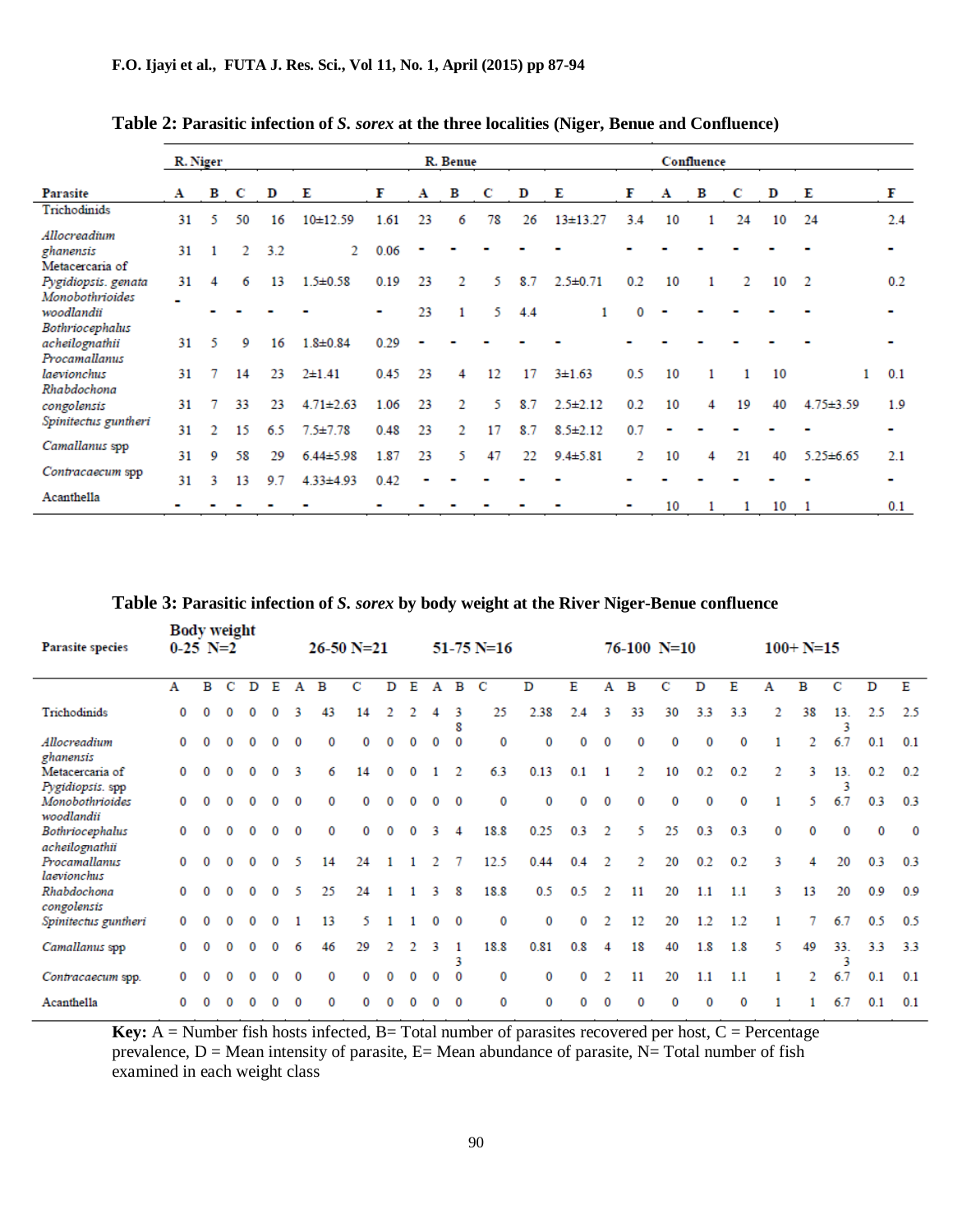|                                       |   | $0-10 N=4$ |    |          |     | $11-20 N=57$ |     |      |       |      |              | $21-30 N=3$    |    |   |          | $30 + N = 0$ |   |   |   |   |  |  |  |
|---------------------------------------|---|------------|----|----------|-----|--------------|-----|------|-------|------|--------------|----------------|----|---|----------|--------------|---|---|---|---|--|--|--|
|                                       | A | в          | с  | D        | Е   | A            | в   | C    | D     | Е    | A            | в              |    | D | Е        | A            | в | С | D | Е |  |  |  |
| Trichodinids<br>Allocreadium          | 0 | 0          |    | 0        | 0   | 12           | 152 | 21.1 | 12.67 | 2.7  | 0            |                | 0  | 0 | 0        | 0            | 0 | 0 | 0 | 0 |  |  |  |
| ghanensis                             | 0 | 0          | 0  | $\Omega$ | 0   |              | 2   | 1.75 | 2     | 0    | $\Omega$     |                | 0  | 0 | $\Omega$ | $\Omega$     | 0 | 0 | 0 | 0 |  |  |  |
| Metacercaria of                       |   |            |    |          |     |              |     |      |       |      |              |                |    |   |          |              |   |   |   |   |  |  |  |
| Pygidiopsis genata<br>Monobothrioides |   |            | 25 | 2        | 0.5 | 6            | 11  | 10.5 | 1.83  | 0.2  | $\mathbf{0}$ |                | 0  | 0 | 0        | 0            | 0 | 0 | 0 | 0 |  |  |  |
| woodlandii                            | 0 | 0          | 0  | 0        | 0   |              | 5   | 5    | 5.    | 0.1  | 0            | 0              | 0  | 0 | 0        | 0            | 0 | 0 | 0 | 0 |  |  |  |
| Bothriocephalus                       |   |            |    |          |     |              |     |      |       |      |              |                |    |   |          |              |   |   |   |   |  |  |  |
| acheilognathii                        | 0 | 0          | 0  | 0        | 0   | 5            | 9   | 8.77 | 1.8   | 0.16 | $\Omega$     | 0              | 0  | 0 | 0        | 0            | 0 | 0 | 0 | 0 |  |  |  |
| Procamallanus                         |   |            |    |          |     |              |     |      |       |      |              |                |    |   |          |              |   |   |   |   |  |  |  |
| laevionchus                           | 0 | 0          | 0  | 0        | 0   | 11           | 25  | 19.3 | 2.27  | 0.44 | 1            | $\mathfrak{D}$ | 33 | 2 | 0.67     | 0            | 0 | 0 | 0 | 0 |  |  |  |
| Rhabdochona                           |   |            |    |          |     |              |     |      |       |      |              |                |    |   |          |              |   |   |   |   |  |  |  |
| congolensis                           | 1 | 4          | 25 |          |     | 12           | 53  | 21.1 | 4.42  | 0.93 | $\Omega$     |                | 0  | 0 | $\Omega$ | 0            | 0 | 0 | 0 | 0 |  |  |  |
| Spinitectus guntheri                  | 0 | 0          |    | 0        | 0   | 3            | 25  | 5.26 | 8.33  | 0.44 |              |                | 33 | 7 | 2.33     | 0            | 0 | 0 | 0 | 0 |  |  |  |
| Camallanus spp                        | 0 | 0          |    | 0        | 0   | 17           | 119 | 29.8 | 7     | 2.1  |              |                | 33 |   | 2.33     | 0            | 0 | 0 | 0 | 0 |  |  |  |
| Contracaecum spp                      | 0 | 0          | 0  | 0        | 0   | 2            | 11  | 3.51 | 5.5   | 0.2  |              | 2              | 33 | 2 | 0.67     | 0            | 0 | 0 | 0 | 0 |  |  |  |
| Acanthella                            | 0 | 0          | 0  | 0        | 0   |              |     | 1.75 | 0     | 0    | 0            | 0              | 0  | 0 | 0        | 0            | 0 | 0 | 0 | 0 |  |  |  |

 **Table 4. Parasitic infection of** *S. schall* **by standard length at the River Niger-Benue Confluence**

**Key**: A = Number fish hosts infected, B = Total number of parasites recovered per host, C = Percentage prevalence,  $D = Mean$  intensity of parasite,

 $E=$  Mean abundance of parasites ,  $N=$  Total number of fish examined in each weight class

In the standard length category, most of the fish specimens (89.06%) were found in the  $11 - 20$ cm length, with almost all parasites being found there. The highest prevalence of 29.8% was recorded in this category by *Capillaria* spp (Table 4).

#### **DISCUSSION**

The study showed overall infection prevalence of 59.37% in *S. sorex* examined. River Niger recorded the highest prevalence of 70.96% while River Benue and the confluence had 56.52% and 50% respectively. The high prevalence of parasite infection in river Niger could be due to higher turbidity of river Niger (Eyo and Iyaji*,* 2014). River Niger which has its source on the Fouta Djalon Mountains in the Republic of Guinea (Lae *et al*., 2004) passes through four West African countries and has several tributaries and thus has more pollutants discharged into it. Heavy parasite infection in fish has been linked to environmental contamination by different pollutants, including heavy metals and hydrocarbons (Schludermann *et al.*, 2003, Williams and Mackenzie, 2003),

organic enrichment of sediments by domestic sewage (Marcogliese and Cone, 2001). Khan and Thulin (1991) and Kemp and Spotila (1997) reported that urban effluents promote aquatic pollution, thus making aquatic organisms vulnerable to increased incidence of parasites. The higher infection rate of fish hosts in R. Niger could therefore be attributed to the contamination of the river by various pollutants from the various West African countries with the numerous tributaries along the river course (Eyo and Iyaji, 2014). Nematode parasites infected more fish hosts and were diversified. Up to 4 species of nematodes were recovered from the intestines of *S. sorex*. The diversity of nematode parasites in fish hosts is not new in tropical freshwater ecosystems. Khalil (1971) reported 40 species of adult nematode worms, representatives of 9 families from fish in Africa with majority occurring in the alimentary system and a few in tissues or inner cavities. Heavy infections of nematode parasites of Mochokid fish hosts were also reported in Rivers Niger and Benue at the confluence (lyaji, 2011). *Synodontis* species are mainly bottom dwellers,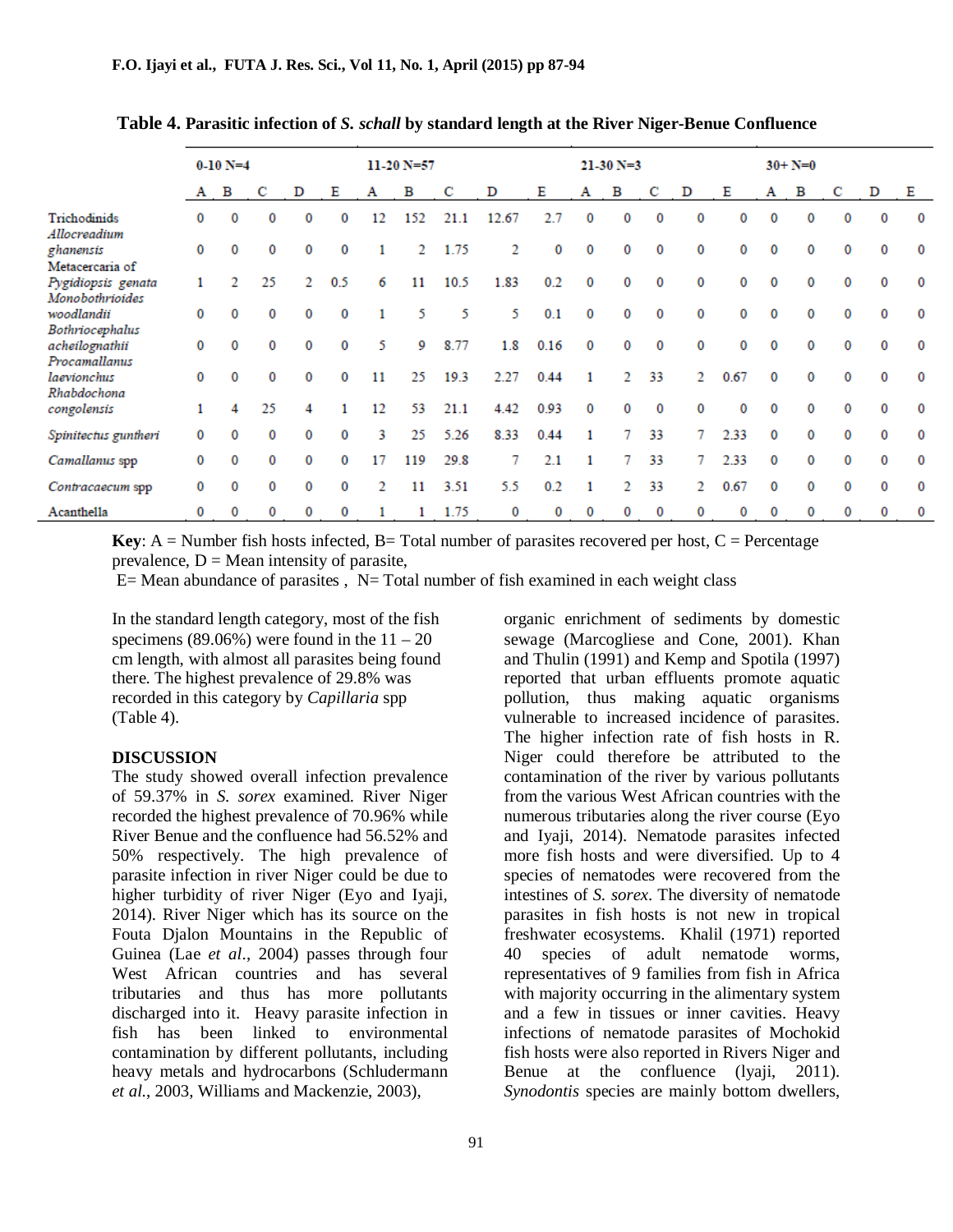feeding on mud, detritus and debris (Reed, 1967) which may explain why they acquire heavy burden of nematode parasites.

 The protozoan ciliate, Trichodinids, were found across the localities. The ciliates and flagellates have been reported (Klinger and Floyd, 2002) to have direct life cycles and may build up to high numbers when fish are crowded causing weight loss, debilitation and mortality. Fish were observed to be in good condition which could be due to low infection rate and sparse population of *S. sorex* in the localities.

The higher prevalence and mean intensity of parasites recorded in fish of larger weight classes indicated the increase in parasitism of *S.sorex* of larger weight. High prevalence of infection in fish of such weight classes had been reported in other studies (Betterton, 1974; Madhavi and Rukmini, 1991; Chandler *et al.,* 1995, Brickle *et al.,* 2003). Poulin, (2000) stated that larger fish have more internal and external space for parasite establishment and therefore tend to have heavier worm burdens. Fish of intermediate length classes recorded highest prevalence of infection in this study. It could be that most fish specimens were found in the intermediate length category. High prevalence of infection in fish of intermediate length classes had also been reported in several other studies (Hanek and Fenando, 1978 a,b; Obiekezie, 1987; Valtonen *et al.,* 1990; Chapman *et al.*, 2000 and Owolabi, 2005). This study was an effort to contribute to the knowledge of parasitism of *Synodontis* fish species in the tropical freshwater ecosystems and to stimulate research interest in other fish species in the confluence area.

## **REFERENCES**

- **Arthur, J. R. and Albert, E.** (1994). A survey of the parasites of Greenland halibut *Reinhardtius hippoglossiodes* caught off Atlantic Canada, with notes on their zoogeography in this fish. Canadian Journal of Zoology 72: 765 – 778.
- **Ash, L. R. and Orihel, T. C**. (1991). *Parasites: A guide to laboratory procedures and identification*. SCP Press, Chicago.
- Betterton, C. (1974). Studies on the host specificity of the eye fluke, *Diplostomum spathaceum*, in brown and rainbow trout. Parasitology 69*:* 11 – 29.
- **Brickle, P., Buxton, N. G. and Villalon, E.** (2003). Infection of *Sphyrion laevigatum*  (Copepod: Sphyriidae) on *Genypterus blacodes*  (Pisces: Ophidiidae) from the Falkland Islands, South Atlantic Parasitology 89 (2)*:* 242 – 244.
- **Bush, A. O., Lafferty, K. K., Lotz, J. M. and Shostak, A. W.** (1997). Parasitology meets ecology on its own terms: Margolis et al Revisited. Journal of Parasitology 83*:* 575 – 583.
- **Chandler, M., Chapman, L. J. and Chapman, C. A.** (1995). Patchiness in the abundance of metacercariae parasitizing *Poecilia gillii* (Poeciliidae) isolated in pools of an intermittent tropical stream*.* Environmental Biology of Fishes 42*:* 313 – 321.
- **Chapman L. J., Lanciani, C. A. and Chapman, C. A**. (2000). Ecology of a diplozoon parasite on the gills of the African cyprinid *Barbus neumayeri*. African Journal of Ecology 38*:* 312 – 320.
- **Dougnon, J. Montchowui, E. Daga, F. D. Houessionon, J. Laleye, P. and Sakiti, N.**(2012). Cutaneous and Gastrointestinal Helminth Parasites of the fish *S.schall* and *S. nigrita* ( Siluriformes; Mockokidae) from the lower Oueme Valley in South Benin. Research Journal of Biological
- Sciences 7 (8): 320-326. **Echi, P. C., Eyo, J. E. and Okafor, F. C**. (2009a). Co-parasitism and morphometrics of
- three Clinostomatids (Digenea: Clinostomatidae) in *Sarotherodon melanotheron* from a tropical freshwater lake. Animal Research International 6(2)*:* 982 – 986**.**
- **Echi, P. C., Okafor, F. C. and Eyo, J. E**. (2009b). Co-infection and morphometrics of three Clinostomatids (Digenea: Clinostomatidae) in *Tilapia guinensis* Bleeker, 1862 from Opi lake, Nigeria. Bio-Research 7(1)*:* 432 – 436.
- **Eyo, J .E. and Iyaji, F.O.** (2014) Parasites of *Clarotes laticeps* (Ruppel 1832 Siluriformes, Bagridae) at River Niger- Benue Confluence, Lokoja. *Journal of* Fisheries and Aquatic Science 9 (3): 125- 133.
- **Food and Agriculture Organisation of the United Nations (FAO)** (1996). Paperna, I. *Parasites, infections and diseases of fishes in Africa - An Update.* Committee for inland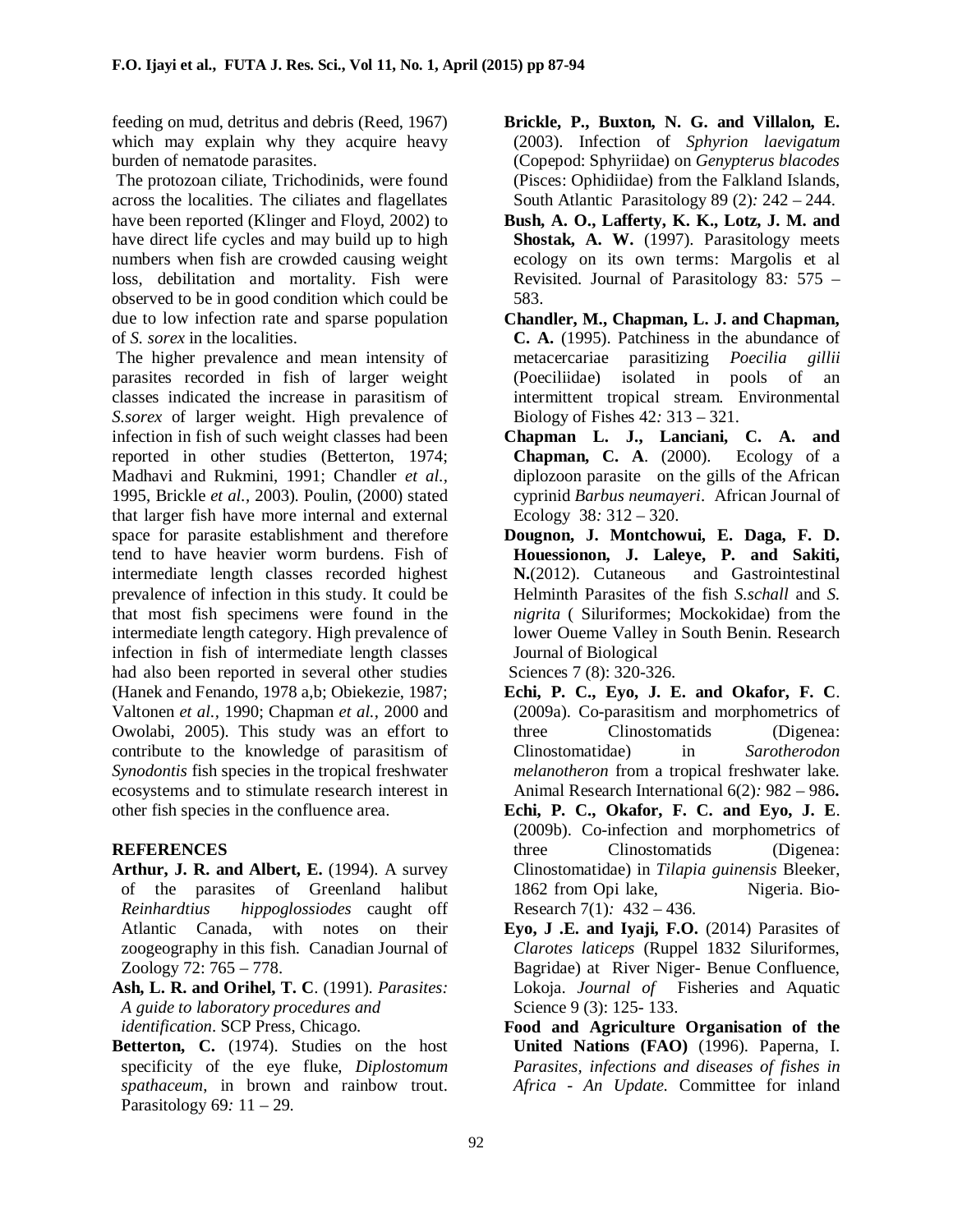fisheries of Africa (CIFA), Technical Paper. No. 31. FAO, Rome. 220p.

- **Hanek, G. and Fernando, C. H.** (1978a). The role of season, habitat, host age and sex on gill parasites of *Lepomis gibbosus* (L.). *Canadian Journal of Zoology,* 56: 1247 – 1250.
- **Hanek, G. and Fernando, C. H.** (1978b). The role of season, habitat, host age and sex on gill parasites of *Ambloplites rupestris* (Raf.). Canadian Journal of Zoology 56: 1251 – 253.
- **Iyaji, F. O.** (2011). Parasites of Siluriformes at river Niger-Benue Confluence, Nigeria, Ph.D Thesis, University of Nigeria, Nsukka.
- **Khalil, L. F**. (1971). *Checklist of the Helminth Parasites of African Freshwater Fishes*.Technical Communication 42, Communication of Institute of Helminthology and CAB England.
- **Kemp, S. J. and Spotila, J. R**. (1997). Effects of urbanization on brown trout, *Salmo trutta,* and other fishes and macro-invertebrates in valley creek, Valley Forge, Pennsylvania. American Midland Naturalist 138(1)*:* 55 – 67.
- **Khan, R. A. and Thulin, J.** (1991). Influence of pollution on parasites of aquatic animals. Advances in Parasitology 30*:* 201 – 238.
- **Klinger, R. E. and Floyd, R. F**. (2002). *Introduction to Freshwater Fish Parasites.* Florida Cooperative Extension Service, Institute of Food and Agricultural Sciences, University of Florida. http.//edis.ifas ufl.edu. Accessed 20th June 2006.
- **Kunz, A. K. and Pung, O. J.** (2004). Effects of *Microphallus turgididus* (Trematoda:

Microphallidae) on the predation, behavior and swimming stamina of the grass shrimp

*Palaemonetes pugio*. Journal of Parasitology 90(3)*:* 441 – 445.

- **Lae, R., William, S. and Masosou, A. M**. (2004). Review of the present state of the environment: Fish stocks and fisheries of river Niger (West Africa). Pages 199 – 227. *In:* Welcome, R. L. and Petr, T. (Eds). *Proceedings of the Second International Symposium on the Management of Large Rivers for Fisheries*. Volume 1. FAO Regional Office for Asia and Pacific, Bangkok. Thailand
- **Madhavi, R. and Rukmini, C**. (1991). Population biology of the metacercariae of *Centrocestus formosanus* (Trematoda:

Heterophyidae) on the gills of *Aplocheilus panchax*. Journal of Zoology 223*:* 509 – 520.

- **Marcogliese, D. J. and Cone, D. K.** (2001). Structure of myxozoan communities parasitizing *Notropis hudsonius* (Cyprinidae) at selected localities on the St. Lawrence River, Quebec: possible effects of urban effluents. Journal of Parasitology 87*:* 951 – 956.
- **Marcogliese, D. J.** (2002). *Parasites of fishes in fresh water.* Ecological Monitoring and Assessment Network (EMAN) Parasitology Module Steering Committee, Parasitology Section, Canadian Society of Zoologists. http:/www.eman.rese.ca/eman/ecotools/protoco ls/freshwater/parasites /intro.htm. Accessed on  $20<sup>th</sup>$  June 2006.
- **Mollsten, A.V., Dahlquist, G. G., Stattin, E. L. and Rudberg, S. R**. (2001). *Higher intakes of fish protein are related to a lower risk of microalbuminuria in young Swedish Type 1 Diabetic patient.*

www.clinicalcare/education/nutrition. Accessed 3rd September, 2007.

- **Moravec, F.** (1998). *Nematodes of Freshwater Fishes of the Neotropical Region*. Academy of Sciences of the Czech Republic, Prague, Czech Republic. Obiekezie, A. I., Moller, H. and Anders, K. (1987). Disease of the African estuarine catfish *Chrysichthys nigrodigitatus* (Lacepede) from the Cross River estuary. Nigeria. Journal of Fish Biology 32*:* 207 – 221.
- **Obiekezie, A. I., Moller, H. and Anders, K**. (1987). Disease of the African estuarine catfish *Chrysichthys nigrodigitatus* (Lacepede) from the Cross River estuary. Nigeria. Journal of Fish Biology 32*:* 207 – 221.
- **Olaosebikan, B. D. and Raji, A.** (1998). *Field Guide to Nigerian Freshwater Fishes*. Federal College of Freshwater Fisheries Technology, New Bussa, Nigeria.
- **Owolabi, O. D**. (2005) Endoparasitic helminths of the upside down catfish *Synodontis membranaceous* (Geoffry Saint Hillarie) in Jebba, Nigeria. International Journal of Zoological Resarch*. 4*(3): 188- 208.
- **Poulin, R**. (2000). Variation in the intraspecific relationship between fish length and intensity of the parasitic infection: Biological and statistical causes. Journal of Fish Biology 56*:* 123 – 137.